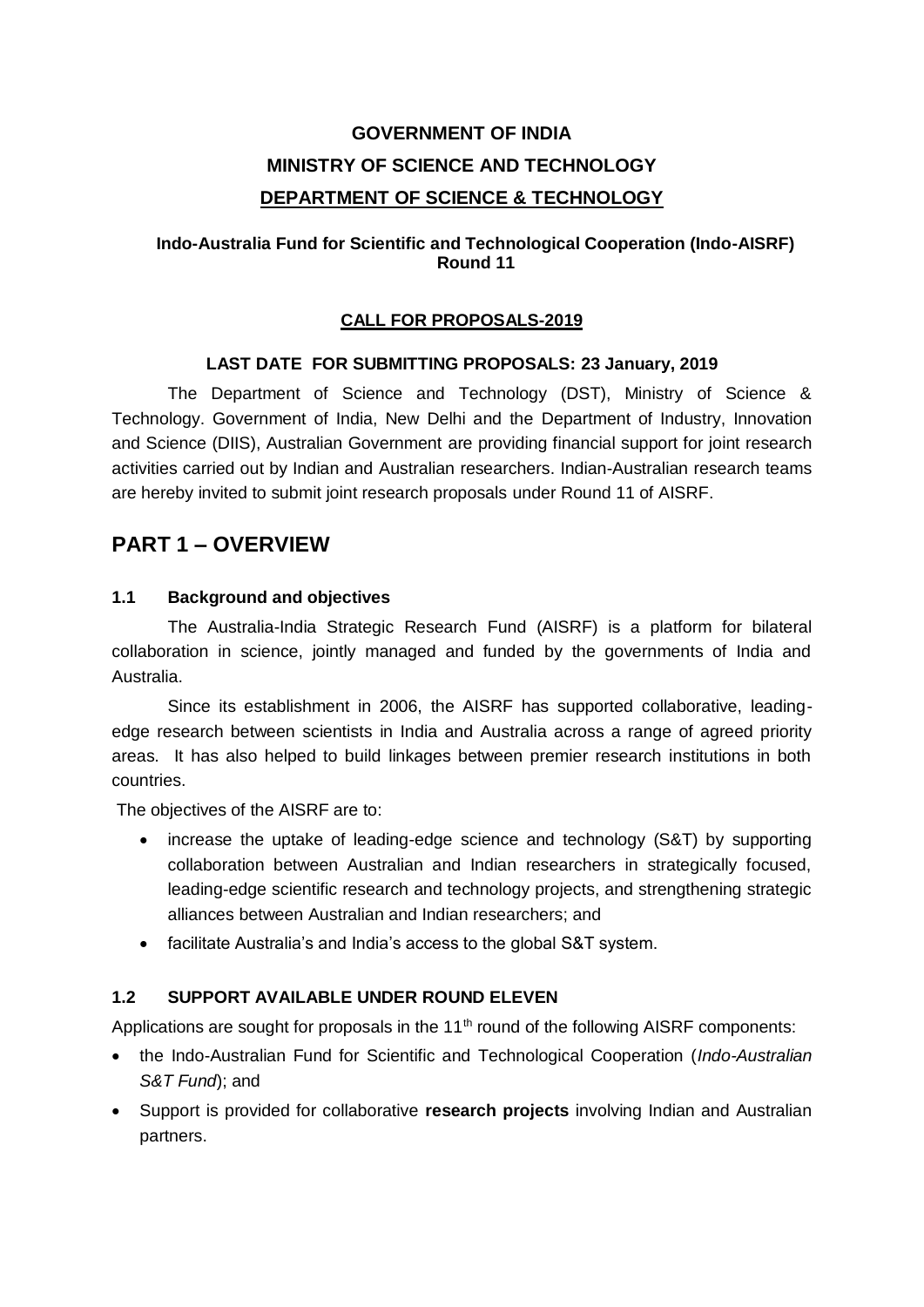## **1.3 INDO-AUSTRALIAN S&T FUND**

The Indo-Australian S&T Fund is jointly managed by the Australian Government's Department of Industry, Innovation and Science and the Government of India's Department of Science and Technology (DST).

The priority areas for collaborative research projects in Round Eleven of the Indo-Australian S&T Fund are:

# **ENERGY AND STORAGE(BATTERIES)**

# **MARINE SCIENCE**

All applications for the Indo-Australian S&T Fund must fall within one of this priority area. Applications not related to this area will not be considered.

## **1.4 TIMELINE FOR ROUND ELEVEN**

The call for applications for Round Eleven will open on **14th December 2018** and close on **23rd January 2019**. For online submission of application forms please visit at

<https://onlinedst.gov.in/Projectproposalformat.aspx>

# **PART 2 - ELIGIBILITY REQUIREMENTS**

# **2.1 Eligibility Criteria**

To be eligible to apply for funding under the *Indo-Australian S&T Fund*, the Indian applicant must:

- Seek support for a bilateral collaborative research project in one of the priority areas of research;
- Have obtained the agreement of their proposed Australian research partner to undertake the project activities;
- Be one of the following 'eligible organisations' (or a consortium of eligible organisations):
	- **Education institution:**
	- **UGC recognized Universities/ Deemed Universities**
	- Academic Institutes and National Research & Development Laboratories/Institutes
	- **•** public sector research agency; or
	- private, not for profit, research organisation (Recognised by Department of Scientific & Industrial Research, Govt. of India organisation as S&T organisation)
- Address each of the Assessment Criteria
- Seek funding for eligible expenses; and
- Not seek funding for activities funded under another Indian Government program.

# **2.2 Conditions relating to Eligibility Criteria**

AISRF grants are not intended to duplicate support available from other Indian Government sources. Where an applicant already receives Indian Government funding for their core activities, the applicant will only be eligible if they can demonstrate that the activity for which funding is sought is additional to their core activities.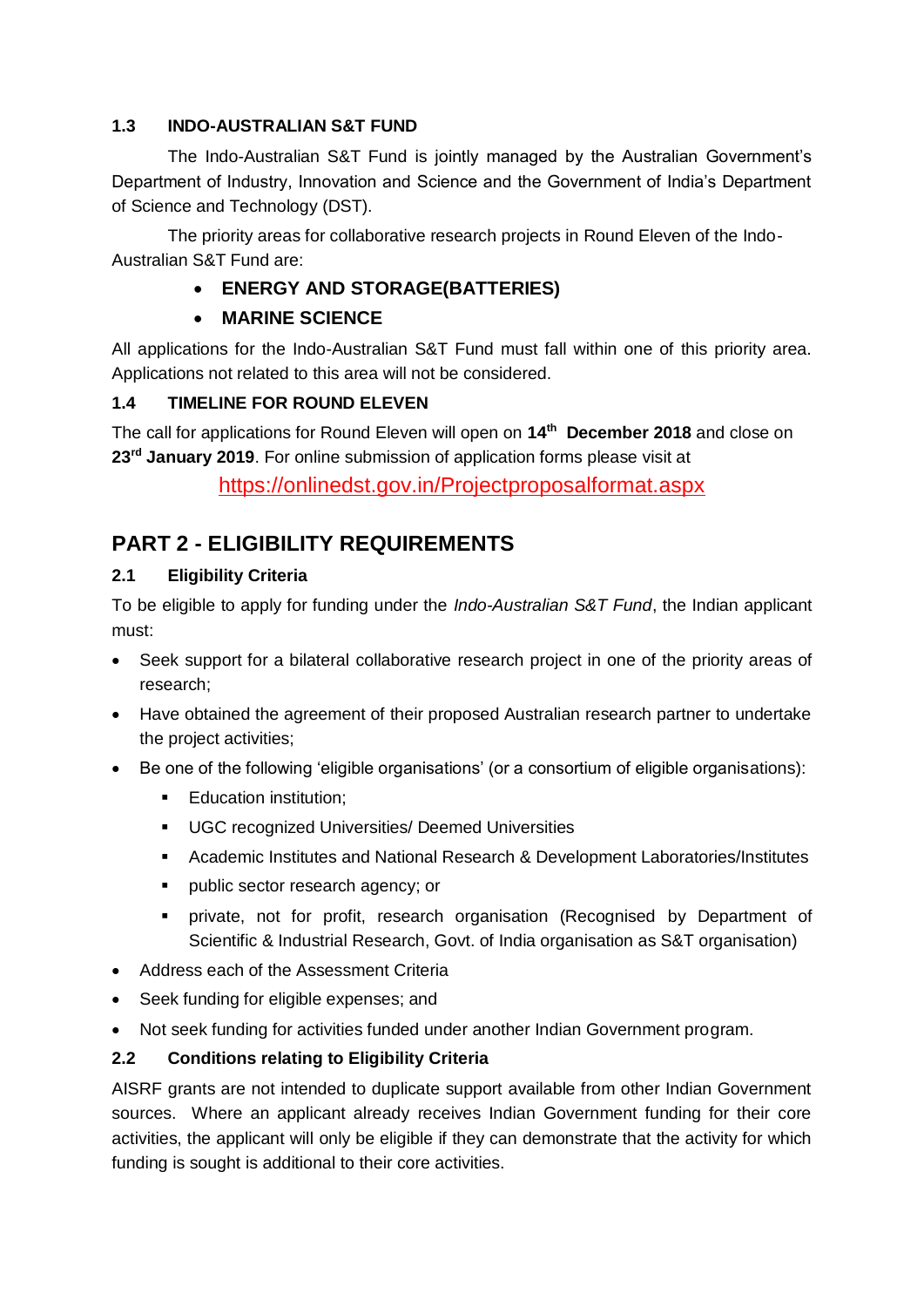#### **2.3 Eligible activities and expenses**

Under the *Indo-Australian S&T Fund*, the Indian Government will support the direct costs of **bilateral collaborative research projects** in one of the priority areas of research

Indian side will provide for the following expenses:

- **International economy excursion class return airfares for Indian researchers travelling to Australia to participate in collaborative research projects** *(international airfares for Australian researchers travelling to India will be met by the Australian Government)*;
- **Living expenses, including accommodation and meals, for Australian researchers travelling to India to participate in collaborative research projects and workshops. Indian side will contribute a maximum of Indian Rs. 1000/ per person per day or Indian Rs. 25,000/- per person per month whichever is the lesser amount and Guest House Accommodation Charges** (*Living expenses, including accommodation and meals, for Indian researchers travelling to Australia will be met by the Australian Government, Australian side will contribute a maximum of AUD\$300 per person per day, or AUD\$4,000 per person per month, whichever is the lesser amount).*
- Manpower-Salaries and on-costs for Indian researchers employed specifically for the project (this includes JRF/RA etc.) as per DST norms.
- Consumables

#### **2.4 Costs not eligible for support**

The following activities/costs will not be funded by the Indian Government:

- any cost incurred prior to the execution of a funding agreement with the Indian Government;
- costs that duplicate the in-kind support from the applicant or other participants in the project;
- capital expenditure for the purchase of assets such as office furniture, motor vehicles, computers, printers or photocopiers;
- costs involved in the purchase or upgrade/hire of software (including user licenses) and ICT hardware (unless it can be used only for the project);
- administration and infrastructure costs:
- Indian project manager's salary and salaries for existing staff, including salary related expenses;
- staff recruitment and relocation costs;
- international travel and living expenses for undergraduate and Masters students;
- costs associated with the protection or patenting of intellectual property;
- costs associated with the internal preparation of finance and audit statements; and
- debt financing.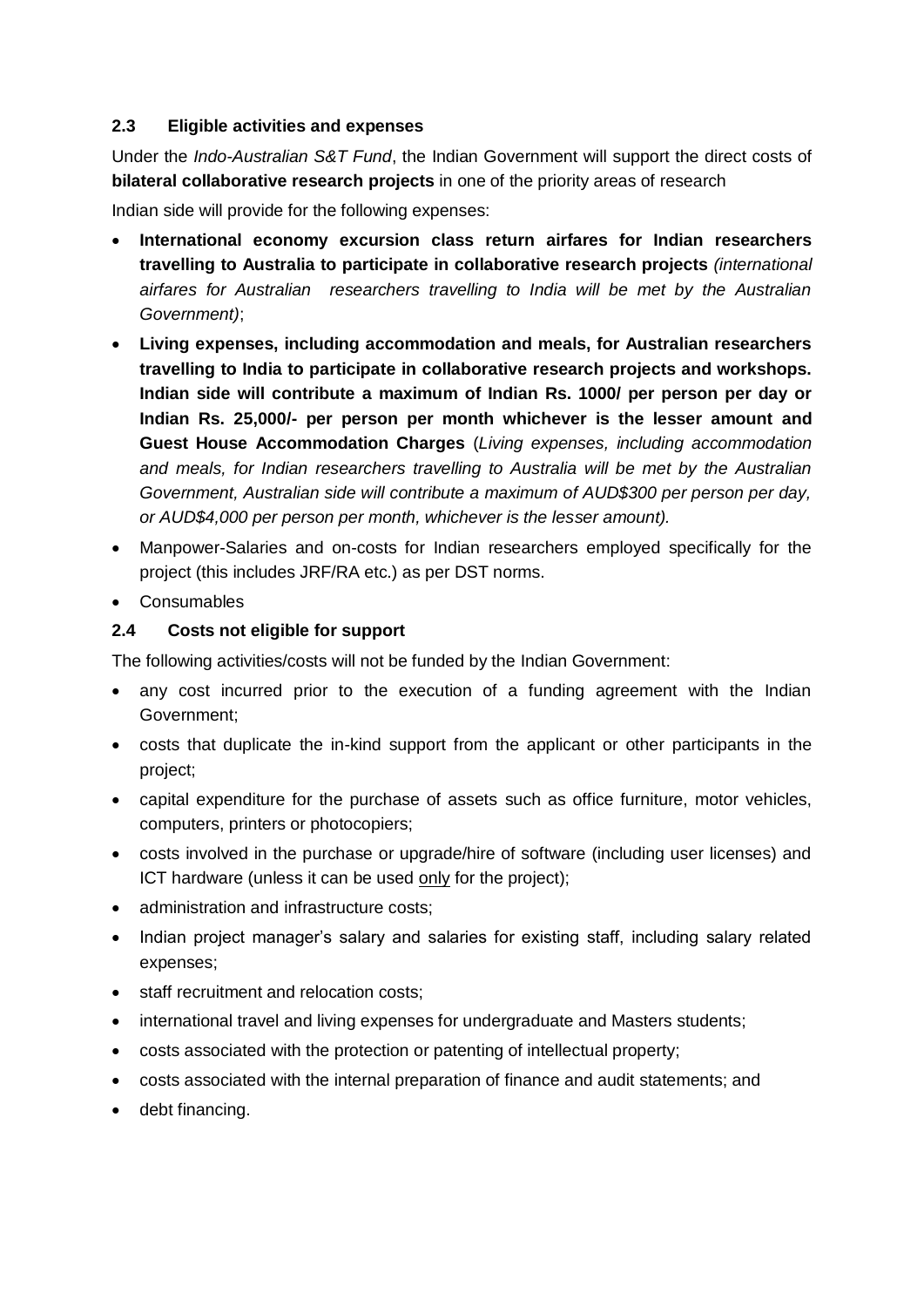## **2.5 Duration of projects**

Projects may range from short bilateral collaborations to more complex projects spanning up to three years

#### **2.6 Cash and in-kind support from other sources**

Applicants will be assessed on the level of support that they can procure from both Indian and Australian organisations (including the applicant's own organisation) for the collaborative research project.

There is no requirement for applicants to demonstrate that the Indian contribution (cash and/or in-kind) to the project matches or is more than the funding sought from the Indian Government.

Indian contributions to the project may be in cash and/or in-kind. The contributions may be from the applicant's own organisation, or other Indian sources, for example, collaborative participants, industry contributions or contributions from other Indian Government funding sources. Salaries for Project Managers may also be included as an in-kind contribution.

In-kind contributions will be required to be detailed and costed. In-kind costs must be directly related to costs of delivering the activities of the project and can include salaries of staff for the time they are involved and other costs incurred for the duration of these activities.

# **PART 3 - ASSESSMENT CRITERIA AND PROCESS**

#### **3.1 Notes on the Assessment Criteria**

Applicants should note that, in accordance with the 'value with public money' requirements of the Government of India, they should clearly demonstrate that the intended outcomes cannot be achieved without grant assistance from the AISRF.

Please note the maximum number of words or pages specified for each criterion, use clear language, avoid technical jargon wherever possible and spell out acronyms or abbreviations in the first instance. Include all information and do not refer to other sources, e.g. websites.

Supporting documentation should be provided as listed under each of the criteria.

The information provided in your application must be consistent with that provided by your Australian partner's application to the Government of Australia.

#### **3.2 Assessment Criteria**

Providing the eligibility criteria set out in the AISRF Guidelines have been met, applicants will be assessed against the following criteria, all of which must be addressed. The assessment criteria must be addressed as a written proposal of **no more than ten (10) A4 pages** (other than supporting documentation identified below), to be submitted as an attachment with the online application form.

**NOTE:** Use the same Project title as the one in the Project Details section of the application form. The Project title must be identical in both the Australian and Indian applications.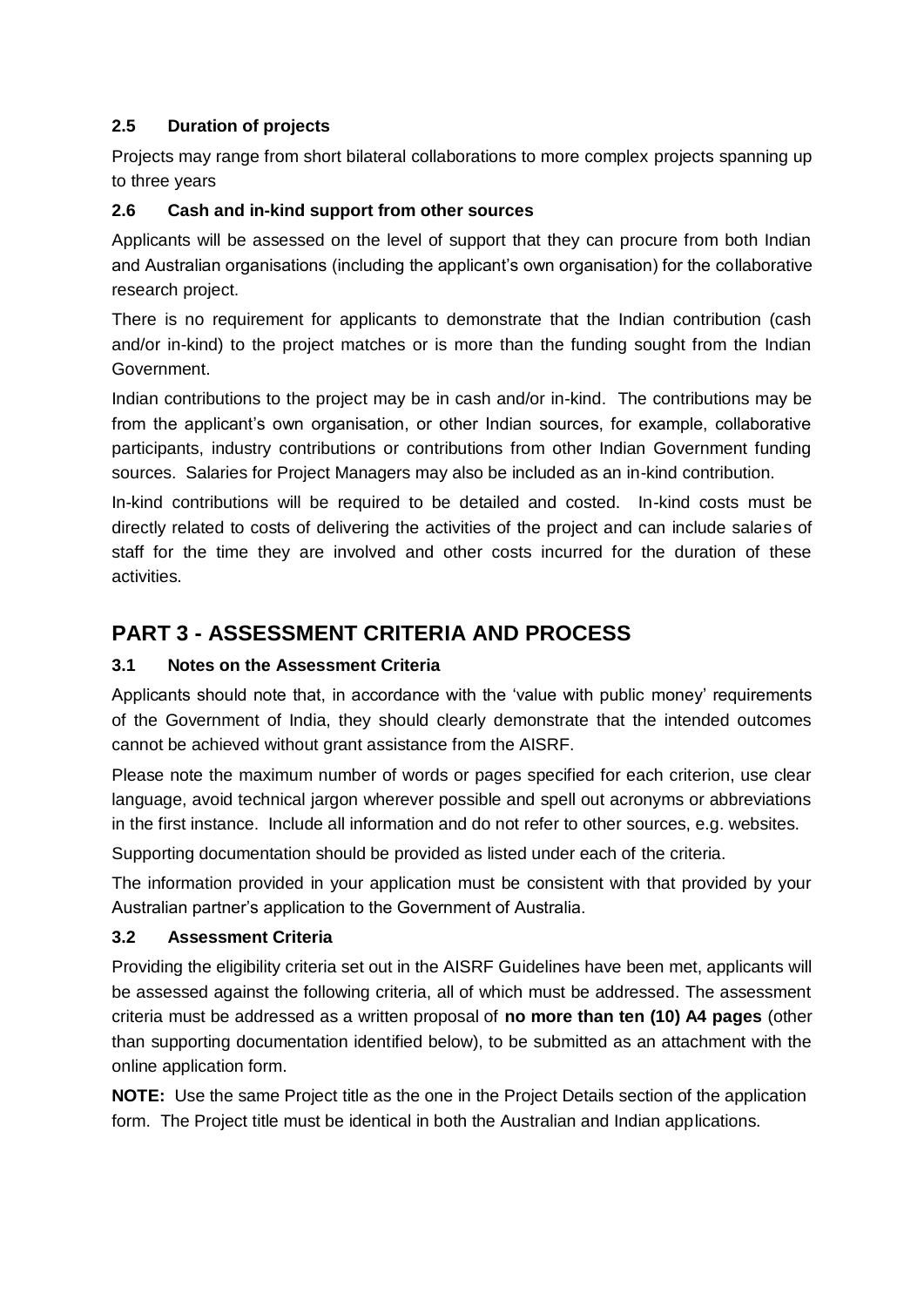*This table provides a guide on how to address each of the assessment criteria:* 

| Α.<br>30% | The scientific merit of the proposed research, including the potential of<br>the anticipated outcome to advance the knowledge base of the discipline,<br>and its likely scientific impact                                                                                                                                                                             |  |  |
|-----------|-----------------------------------------------------------------------------------------------------------------------------------------------------------------------------------------------------------------------------------------------------------------------------------------------------------------------------------------------------------------------|--|--|
|           | POINTS TO BE ADDRESSED IN THE PROPOSAL:                                                                                                                                                                                                                                                                                                                               |  |  |
|           | A1. Aims and background: Describe the aims and list the specific objectives<br>of the proposed research collaboration in the context of recent international<br>progress in the field of research, detailing how it will relate to, and benefit, work<br>in the field. Refer only to papers that are available to national and international<br>research communities. |  |  |
|           | A2. Significance and innovation:                                                                                                                                                                                                                                                                                                                                      |  |  |
|           | <b>Describe</b>                                                                                                                                                                                                                                                                                                                                                       |  |  |
|           | how the proposed activity is significant;                                                                                                                                                                                                                                                                                                                             |  |  |
|           | the need for the proposed activity to address an important problem; and                                                                                                                                                                                                                                                                                               |  |  |
|           | how the anticipated outcomes will advance the knowledge base of the<br>discipline and/or address the problem.                                                                                                                                                                                                                                                         |  |  |
|           | A3. Approach and methodology: Outline the conceptual framework, design<br>and methods, and demonstrate that these are adequately developed, well-<br>integrated and appropriate to the aims of the proposed research collaboration.                                                                                                                                   |  |  |
|           | A4. Roles and research capability of personnel:                                                                                                                                                                                                                                                                                                                       |  |  |
|           | Summarise                                                                                                                                                                                                                                                                                                                                                             |  |  |
|           | the role, responsibilities and contributions of the respective Principle<br>Investigator and other key personnel, including the proportion of their time each<br>will spend on this activity;                                                                                                                                                                         |  |  |
|           | the leading-edge research capability of the Project's Australian and Indian<br>partners which must be demonstrated by evidence of their academic awards<br>and citations as contained in the submitted CVs, and/or other measures of<br>research or innovation excellence; and                                                                                        |  |  |
|           | the roles and levels of involvement of other participants, such as technical staff,<br>including the division of work between Australian and Indian investigators.                                                                                                                                                                                                    |  |  |
|           | NOTE: Where possible, diversity (including gender), should be considered in<br>developing the Project team compositions.                                                                                                                                                                                                                                              |  |  |
|           | A5. References cited: Include a list of all publications/documents cited in<br>support of claims made against Criterion A.                                                                                                                                                                                                                                            |  |  |
|           | The following documentation must be provided in support of this criterion:                                                                                                                                                                                                                                                                                            |  |  |
|           | Curricula vitae for both Australian and Indian key personnel identified under A4.                                                                                                                                                                                                                                                                                     |  |  |
|           | NOTE: There can be a maximum of 10 key personnel, including the Australian                                                                                                                                                                                                                                                                                            |  |  |

and Indian Project Managers.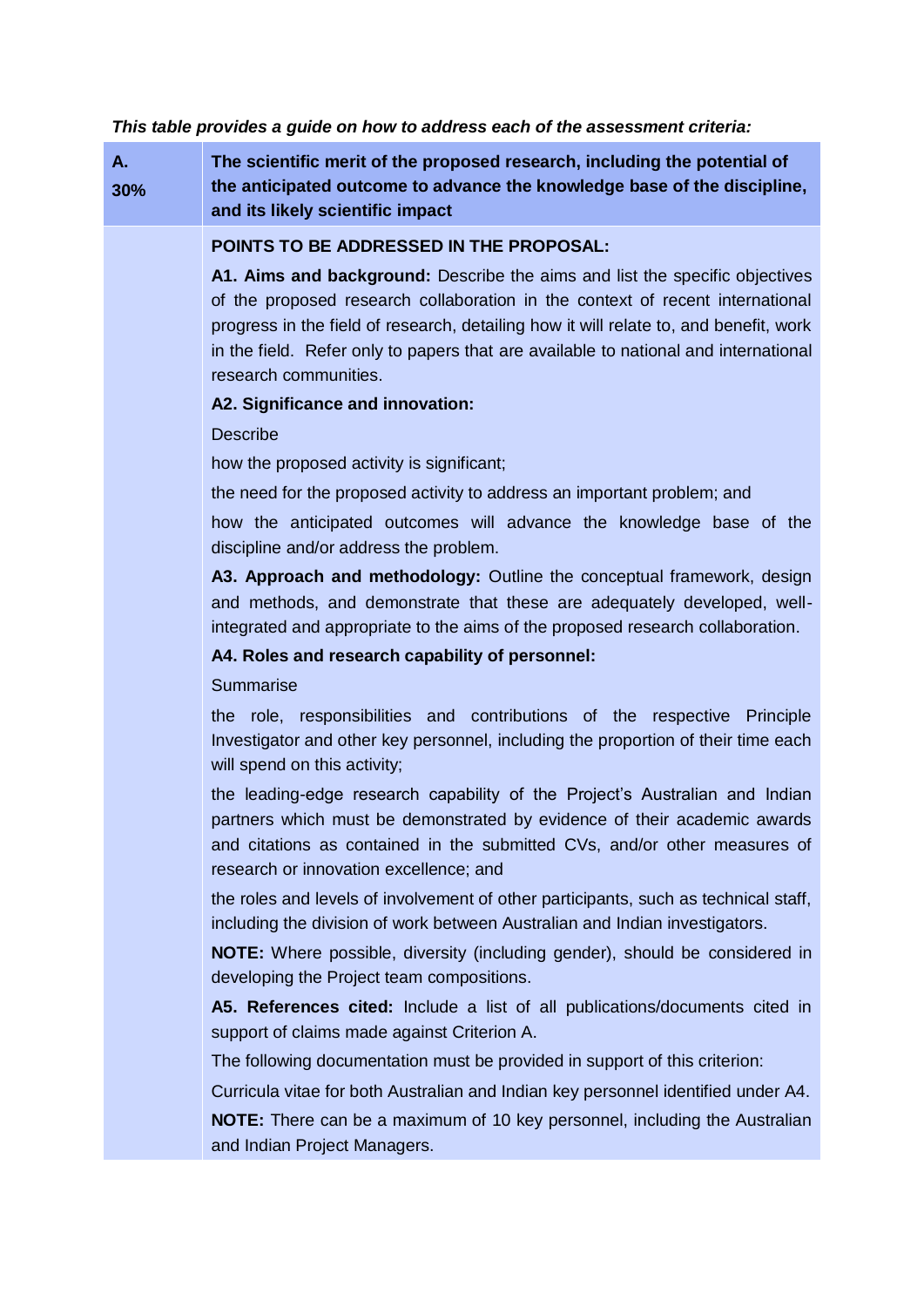| В.<br>30% | ability of the Project to<br>maximise the application<br>The l<br>and<br>commercialisation of research outcomes and contribute to economic<br>growth and diversity (including gender) in Australia and India                                                                  |  |  |  |  |
|-----------|-------------------------------------------------------------------------------------------------------------------------------------------------------------------------------------------------------------------------------------------------------------------------------|--|--|--|--|
|           | POINTS TO BE ADDRESSED IN THE PROPOSAL:                                                                                                                                                                                                                                       |  |  |  |  |
|           | B1. Expected outcomes and benefits resulting from the collaboration:<br>Describe the expected outcomes and the likely impact of the proposed<br>research collaboration, including the possible tangible benefits for the two<br>countries, especially:                        |  |  |  |  |
|           |                                                                                                                                                                                                                                                                               |  |  |  |  |
|           | the relevance of the Project to industry or other end-user partners;                                                                                                                                                                                                          |  |  |  |  |
|           | demonstrate a clear path to end use in support of economic growth and<br>development in India and Australia, including the<br>application<br>and<br>commercialisation of research outcomes; and                                                                               |  |  |  |  |
|           | explain how the long-term benefits of the Project outcomes will be sustained<br>beyond the term of funding.                                                                                                                                                                   |  |  |  |  |
|           | <b>B2. Diversity and other benefits:</b>                                                                                                                                                                                                                                      |  |  |  |  |
|           | Explain how the research collaboration might result in any environmental,<br>social or other benefits, including contributing to diversity (including gender), for<br>India and Australia.                                                                                    |  |  |  |  |
|           | Provide a statement addressing diversity, including gender – for example, how<br>the Project will support the development of female researchers as well as how<br>outcomes from the Project have the potential to support women's economic<br>empowerment in the longer term. |  |  |  |  |
|           | <b>B3. Details of intellectual property provisions:</b>                                                                                                                                                                                                                       |  |  |  |  |
|           | Provide details of the intellectual property (IP) arrangements, including use of<br>IP, the proposed ownership of IP generated by the Project and strategies for<br>protecting Australia's interests.                                                                         |  |  |  |  |
| C.<br>30% | Support for the Project from participating Australian and<br><b>Indian</b><br>organisations and the capacity of the partners to manage it and deliver<br>the activities                                                                                                       |  |  |  |  |
|           | POINTS TO BE ADDRESSED IN THE PROPOSAL:                                                                                                                                                                                                                                       |  |  |  |  |
|           | C1. Roles and research expertise of each partner organisation:                                                                                                                                                                                                                |  |  |  |  |
|           | Explain why these Australian and Indian partners are the key organisations<br>to be involved in this Project and how the collaboration will be managed.                                                                                                                       |  |  |  |  |
|           | Provide details of the governance model. Outline how this will be applied<br>and make it clear to the assessors that a sound governance structure will<br>be put in place at the outset.                                                                                      |  |  |  |  |
|           | Demonstrate that the Project management arrangements are appropriate,<br>$\bullet$<br>including that any issues can be managed and key milestones met to<br>ensure the objectives of the activity can be achieved.                                                            |  |  |  |  |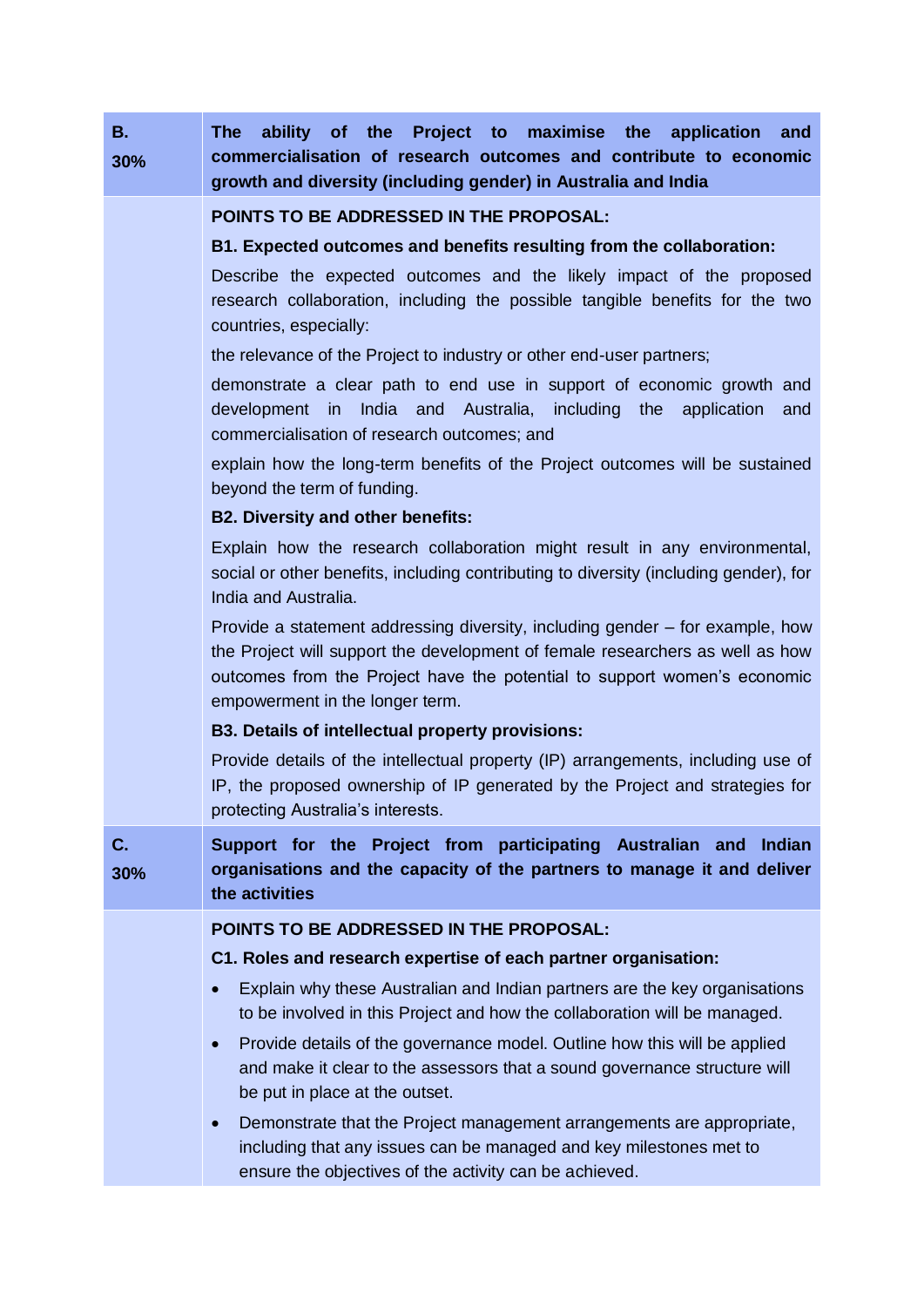|           | Summarise the support available from the partners for the Project.<br>$\bullet$                                                                                                                                                                                                                                                                                                                                                                       |  |  |
|-----------|-------------------------------------------------------------------------------------------------------------------------------------------------------------------------------------------------------------------------------------------------------------------------------------------------------------------------------------------------------------------------------------------------------------------------------------------------------|--|--|
|           | Summarise the research leadership and management credentials of the<br>$\bullet$<br>Project Manager and how the team will be managed.                                                                                                                                                                                                                                                                                                                 |  |  |
|           | Demonstrate how Project members will ensure they collaborate effectively<br>$\bullet$<br>over the course of the Project.                                                                                                                                                                                                                                                                                                                              |  |  |
|           | <b>C2. Project Plan:</b>                                                                                                                                                                                                                                                                                                                                                                                                                              |  |  |
|           | This should be presented as a mature plan ready for implementation, leading<br>towards the overall Project objectives and include proposed timelines,<br>milestones and project management arrangements. It will form the basis of the<br>funding agreement between the Australian Government and successful<br>applicants.                                                                                                                           |  |  |
| Weighting | <b>Guide to addressing and Assessment Criteria</b>                                                                                                                                                                                                                                                                                                                                                                                                    |  |  |
|           | C3. Cash and In-kind Contributions and Budget (to be input directly into<br>the online application form, not in proposal):                                                                                                                                                                                                                                                                                                                            |  |  |
|           | The indicative budget for the Australian applicant should itemise eligible<br>expenses for which Project funding is sought from the Australian Government<br>(see the AISRF Guidelines) and should clearly detail in-kind contributions.                                                                                                                                                                                                              |  |  |
|           | The supporting documentation must confirm and demonstrate claims.<br>Support for the Project may encompass either a financial commitment or an<br>in-kind commitment.                                                                                                                                                                                                                                                                                 |  |  |
|           | In-kind costs must be directly related to costs of delivering the activities of<br>$\bullet$<br>the Project and can include salaries of staff for the time they are involved,<br>and other direct costs incurred for the duration of the activity.                                                                                                                                                                                                    |  |  |
|           | Indirect costs cannot be included as in-kind contributions.                                                                                                                                                                                                                                                                                                                                                                                           |  |  |
|           | The following documentation must be provided in support of this<br>criterion:                                                                                                                                                                                                                                                                                                                                                                         |  |  |
|           | Letter(s) of support from the applicant organisation and any other Australian<br>$\bullet$<br>partner organisation(s), demonstrating and clearly articulating the<br>organisation's financial support (cash and/or in-kind) for the Project, the<br>commitment to engage in the research collaboration, the potential to create<br>enduring links, and the contribution to diversity, including gender.                                               |  |  |
|           | Letter from the Indian primary partner confirming (i) that the proposal is<br>$\bullet$<br>jointly prepared and the Indian partner is submitting an equivalent proposal<br>to the Government of India, (ii) the level of financial support (cash and/or in-<br>kind) the Indian partner organisation is committing to the Project, and (iii)<br>the commitment to engage in the research collaboration and the potential to<br>create enduring links. |  |  |
|           | Letter(s) of support from any other Indian partner organisation(s) and, if<br>$\bullet$<br>applicable, any international partner organisations, demonstrating and<br>clearly articulating the organisation's financial support (cash and/or in-kind)                                                                                                                                                                                                  |  |  |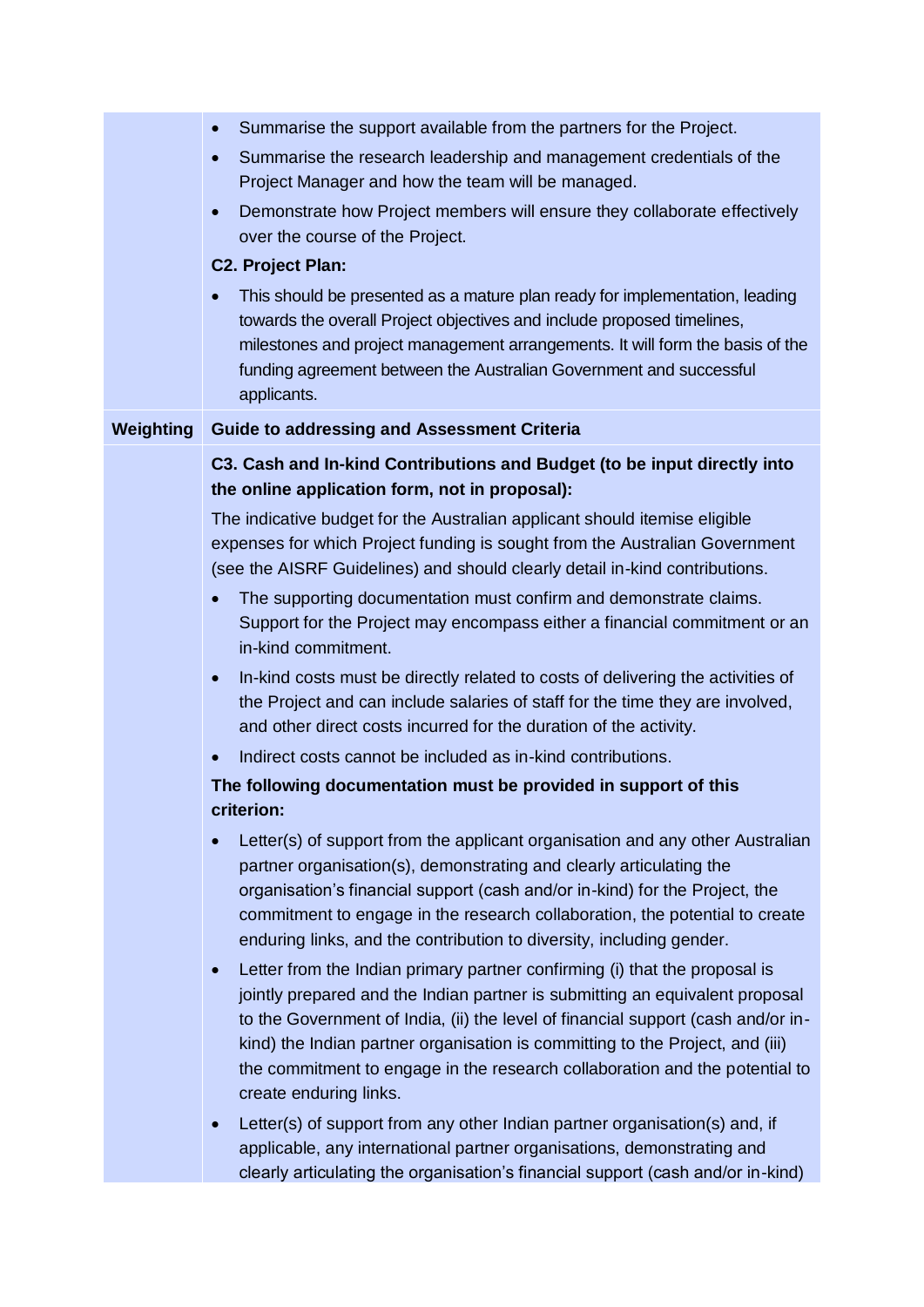|               | for the Project, the commitment to engage in the research collaboration and<br>the potential to create enduring links.<br><b>NOTE:</b> All letters of support must be prepared on official letterhead and be<br>signed by a person who is authorised to commit such support. Each letter<br>should be limited to one page preferably, two pages maximum. Letters of<br>support must be combined and submitted as one PDF attachment |  |
|---------------|-------------------------------------------------------------------------------------------------------------------------------------------------------------------------------------------------------------------------------------------------------------------------------------------------------------------------------------------------------------------------------------------------------------------------------------|--|
| D.<br>10%     | The contribution of the Project to building enduring Australia-India<br>collaboration in a priority area                                                                                                                                                                                                                                                                                                                            |  |
|               | <b>POINTS TO BE ADDRESSED IN THE PROPOSAL:</b><br>D1. Value and longevity of collaboration:<br>Describe how the collaboration between Australian and Indian partner<br>organisations is integral to achieving the outcomes of the proposed<br>Project.<br>Explain the strategy to maintain the momentum of this collaboration<br>$\bullet$<br>beyond the term of AISRF funding, including the expected timeframe.                   |  |
| Total<br>100% |                                                                                                                                                                                                                                                                                                                                                                                                                                     |  |

#### **3.3 Conditions relating to Assessment Criteria**

The assessment criteria provide the basis for assessment of an application. It is the applicant's responsibility to provide all relevant information and documentation as required.

Please note that:

- i. applicants may be asked to provide additional information to clarify any issues raised during the assessment process; and
- ii. the Department may also seek the applicant's permission to obtain further advice from third parties, if appropriate.

#### **3.4 Collaborative Research Projects**

Supporting documentation checklist to assist with the preparation of your application.

| <b>Supporting Documentation</b>                                                                                                                                                                                                                | Have you attached this to<br>your application form? |
|------------------------------------------------------------------------------------------------------------------------------------------------------------------------------------------------------------------------------------------------|-----------------------------------------------------|
| Criterion A: Detailed written proposal that demonstrates the<br>scientific merit of the research collaboration.                                                                                                                                |                                                     |
| Criterion A: Letter from the Australian primary partner<br>confirming that the proposal is jointly prepared. The letter<br>should state that the Australian partner agrees to submit an<br>equivalent proposal to the Government of Australia. |                                                     |
| Criterion A: Curricula vitae for each of the key personnel (both<br>Australian and Indian).                                                                                                                                                    |                                                     |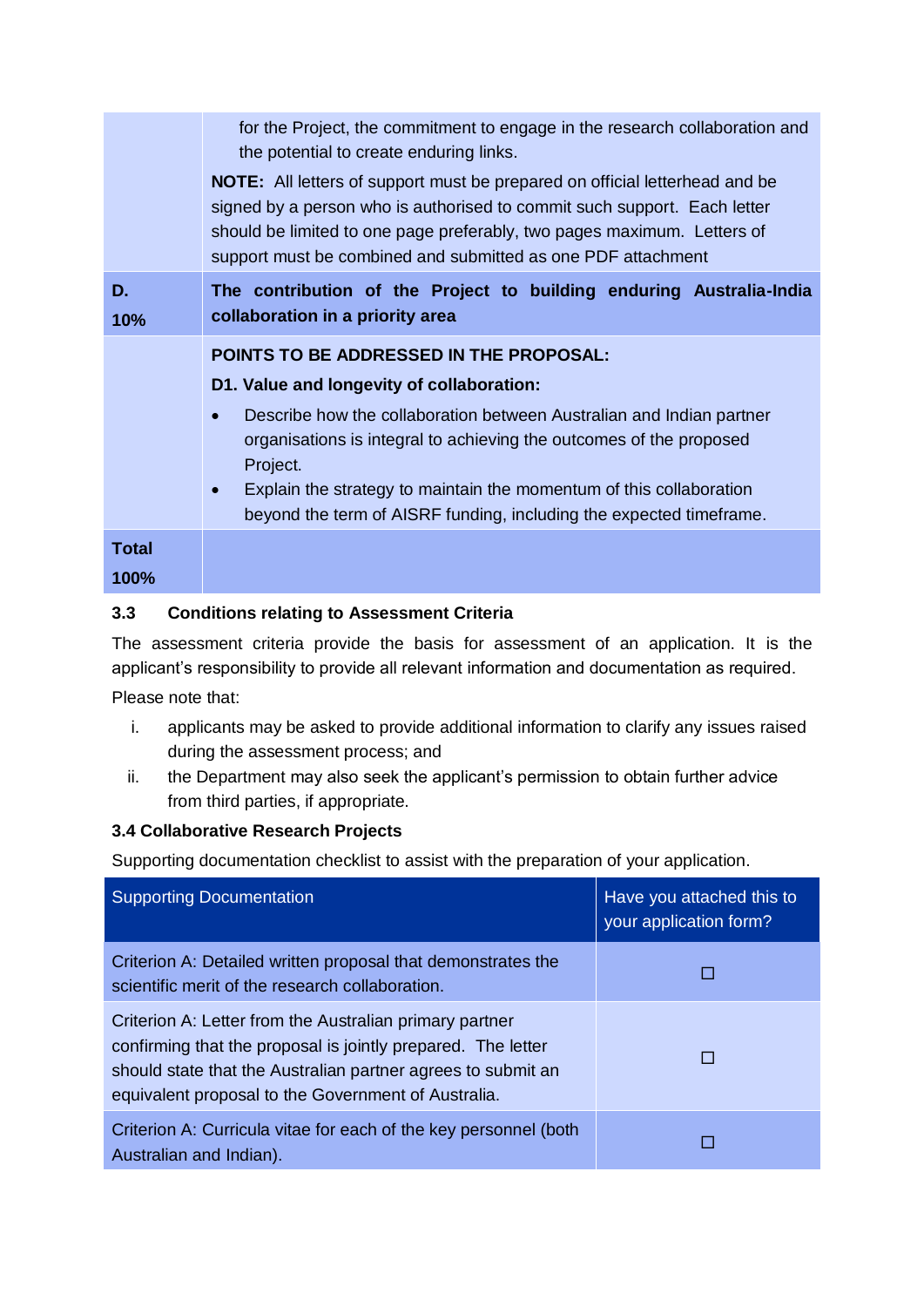| <b>Supporting Documentation</b>                                                                                                                                                                                                                               | Have you attached this to<br>your application form? |
|---------------------------------------------------------------------------------------------------------------------------------------------------------------------------------------------------------------------------------------------------------------|-----------------------------------------------------|
| Criterion B: Describe why collaboration between the Indian<br>and Australian partner organisations is integral to achieving<br>the outcomes of the proposed research project.                                                                                 | П                                                   |
| Criterion C: Detailed project plan and Indian budget.                                                                                                                                                                                                         | П                                                   |
| Criterion D: Letter of support from the applicant organisation<br>clearly articulating the organisation's financial support (cash<br>and/or in-kind) for the project and commitment to engage in<br>the research collaboration.                               | П                                                   |
| Criterion D: If applicable, letter of support from any other<br>Indian partner organisations clearly articulating the<br>organisation's financial support (cash and/or in-kind) for the<br>project and commitment to engage in the research<br>collaboration. | П                                                   |
| Criterion D: Letter of support from the Australian partner<br>organisation clearly articulating the organisation's financial<br>support (cash and/or in-kind) and commitment to engage in the<br>research collaboration.                                      | П                                                   |
| Criterion D: If applicable, letter of support from any other<br>international partner organisations clearly articulating the<br>organisation's financial support (cash and/or in-kind) and<br>commitment to engage in the research collaboration.             | П                                                   |

#### **3.5 Eligibility checks and assessment of applications**

All Indian applications received by the Department by the advertised closing date will be assessed in accordance with the AISRF Guidelines and these Application Instructions.

#### **3.6 Discrepancies, ambiguities, inconsistencies, errors or omissions in an application**

The Indian and Australian Governments will not accept responsibility for any misunderstanding arising from the failure by an applicant to comply with the guidelines, or arising from any ambiguity, discrepancy, error or omission contained in an application.

Applicants are responsible for ensuring the correctness, sufficiency and eligibility of their submitted application. If an applicant discovers any material discrepancy, ambiguity, inconsistency, error or omission in their application, they must **immediately** bring it to the attention of the Department by email to ujjwala@nic.in

The Department may request further information from an applicant or referee and allow an applicant to remedy any errors, omissions etc in an application at any time, including after the round closing date. The Department reserves the right to consider new information regarding matters referred to in the original application at any time, including after the round closing date.